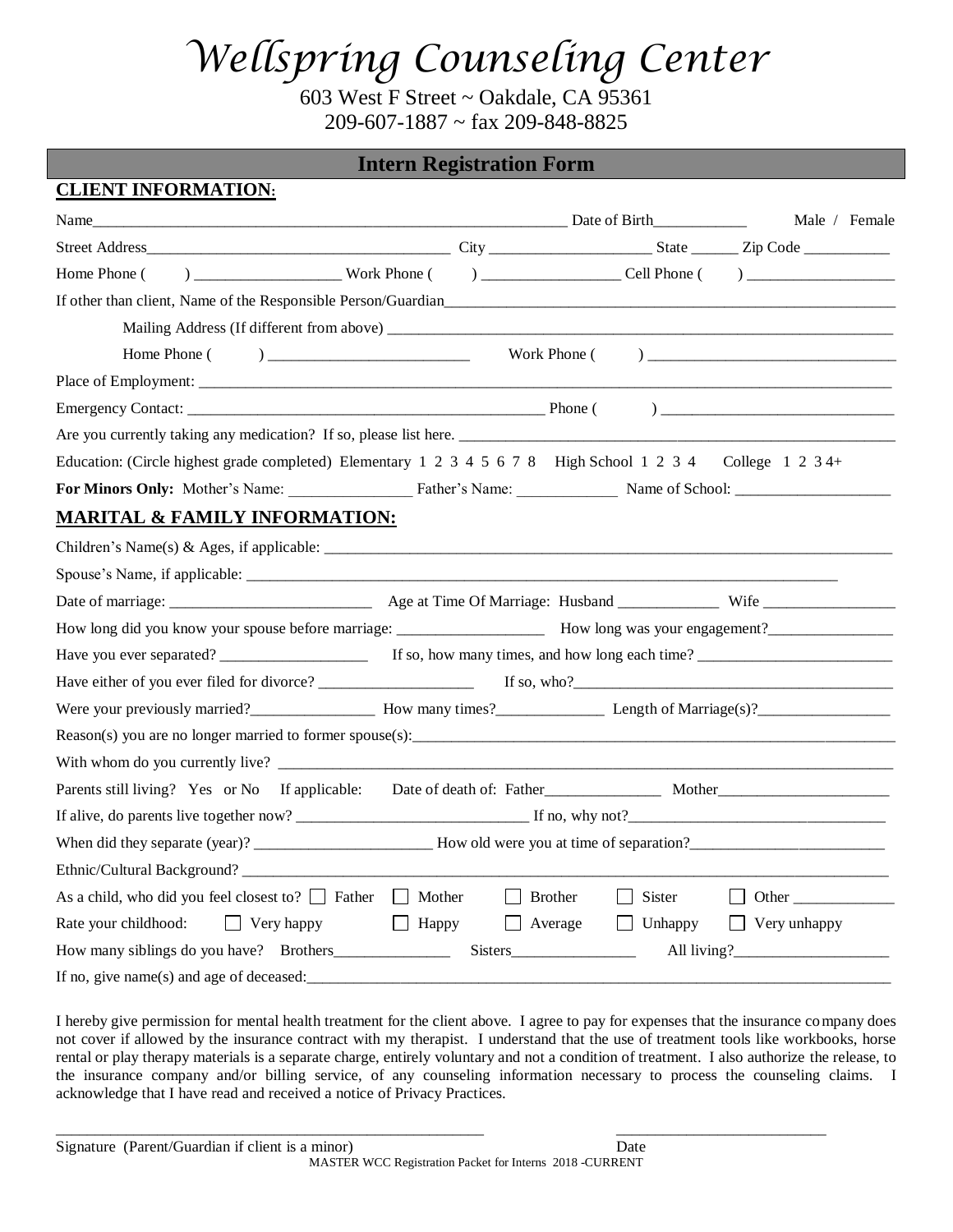603 West F Street ~ Oakdale, CA 95361  $209 - 607 - 1887 \approx \text{far } 209 - 848 - 8825$ 

## **Financial Policies**

Thank you for contacting our office for counseling services. Listed below are our financial policies. If you have questions, please ask your therapist for clarification of these policies or additional information regarding services. We look forward to working with you.

- 1. The standard fee for a 45 minute individual session is \$75 payable at the beginning of each meeting. The charge for couple's therapy or groups of two or more persons is \$150 per 45 minute session.
- 2. Payment for therapeutic services is to be given to the therapist at the beginning of each visit with cash or checks made payable to Wellspring. Credit cards are not accepted. Clients receiving psychological testing will be assessed a fee depending on the type and/or extent of testing. If you are the recipient of a church funded grant or scholarship, please indicate by checking below.

Recipient of a church-funded grant will be responsible for a copay of \$\_\_\_\_\_\_\_\_\_\_.

3. Please notify the counselor of cancellations at least 24 hours in advance of your scheduled appointment. No shows and sessions not cancelled according to these guidelines will be charged to your account at full fee and you will be responsible for payment. If you are the recipient of a church funded grant or scholarship, additional appointments cannot be scheduled until the balance is paid in full. More than one missed appointment may terminate the grant or scholarship.

By initialing here, I am indicating that I understand the cancellation/no show policy.

- 4. If phone consultations, psychological reports, or treatment summaries are necessary, they will be charged to your account at a rate equivalent to your hourly \$75 per hour therapy fee. If you are receiving a grant or scholarship for counseling, the scholarship or grant does not cover any services other than counseling.
- 5. We will make every effort to respond to your psychological needs during our normal business hours. Because we are not a crisis facility, we are unable to respond to emergencies which occur after our normal business hours. Local crisis facilities include but are not limited to: Doctors Behavioral Health Center, 1501 Claus Road, Modesto. (209) 557-6300.
- 5. Any legal matters requiring the therapist's time will be billed at the rate of \$250.00 per hour. This includes but is not limited to preparation time for depositions and travel. This applies to those receiving grants and scholarships.

I have read and understand the financial policy. I agree to make payment at the beginning of each visit.

\_\_\_\_\_\_\_\_\_\_\_\_\_\_\_\_\_\_\_\_\_\_\_\_\_\_\_\_\_\_\_\_\_\_\_\_\_\_\_\_\_\_\_\_\_ \_\_\_\_\_\_\_\_\_\_\_\_\_\_\_\_\_\_\_\_\_\_\_\_\_\_\_\_\_\_

Client's Signature (Parent/Guardian if Client is a Minor) Date

 $\Box$  I am the recipient of a grant or scholarship

Client (Please Print) MASTER WCC Registration Packet for Interns 2018 - CURRENT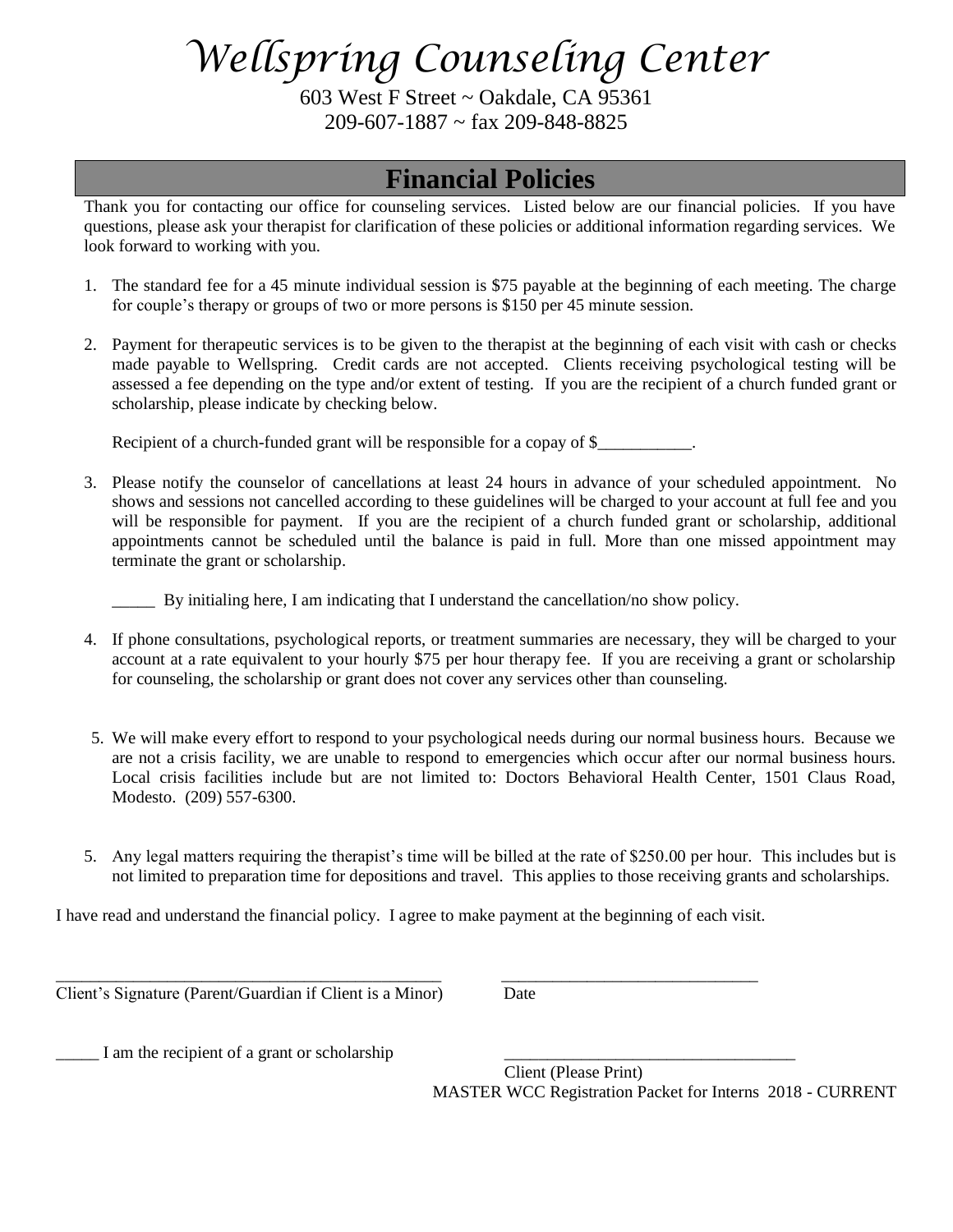603 West F Street ~ Oakdale, CA 95361  $209 - 607 - 1887 \approx \text{far } 209 - 848 - 8825$ 

## **Limits of Confidentiality**

Each individual's rights to confidentiality need to be clearly explained. By professional ethics and by law, you have the right to confidentiality, and the therapist is prohibited from revealing to any other person what you have said to him/her without your written permission. There are three (3) instances in which your right to privacy must be set aside *without* your permission:

- 1. If your therapist is given information that leads to reasonable suspicion of sexual, physical, or severe emotional abuse to a minor, an elderly, or developmentally disabled person, the therapist must call the protective services immediately and submit a follow-up written report ASAP.
- 2. If your therapist believes, from the information that you disclose, that you are in danger to yourself or to someone else, he/she must notify the local authorities and person(s) in danger.
- 3. If a court orders the therapist to release information.

Failure to comply with the law relating to items 1-3 above can render the therapist liable to punitive action such as loss of license, imprisonment, fine(s) or civil lawsuit for malpractice.

Clients should be aware that the use of insurance requires his/her agreement (by right of the insurance carrier) to free access to the therapist's records. This represents a compromise of a client's right to confidentiality since insurance companies may place this information in a larger industry-wide computer data base. Any concerns in this regard should be addressed to your insurance carrier. Clients should also understand that text messaging or emailing can also compromise confidentiality. Please initial here if you give permission to give and receive information through email or text.

*For more specific information, please refer to the Notice of Privacy Practices, available from your therapist.*

| (Please Print)                                                                    |      |
|-----------------------------------------------------------------------------------|------|
|                                                                                   |      |
| <b>Signature of Client</b>                                                        | Date |
|                                                                                   |      |
| Parent/Guardian's Name (if client is a minor): __________________________________ |      |
| (Please Print)                                                                    |      |
|                                                                                   |      |
| Signature of Parent/Guardian if Client is Minor                                   | Date |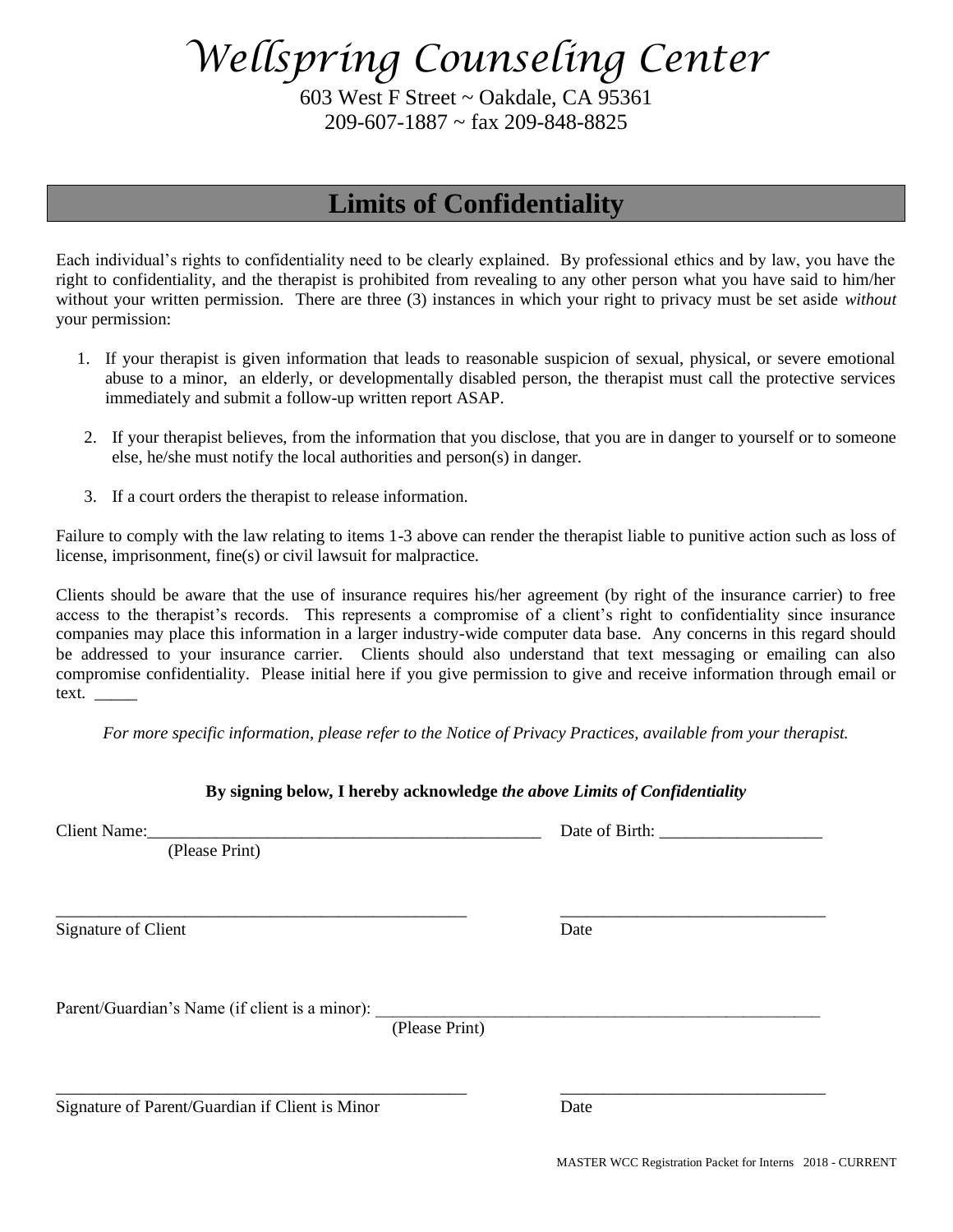603 West F Street ~ Oakdale, CA 95361  $209 - 607 - 1887 \approx \text{far } 209 - 848 - 8825$ 

### **Privacy Practices**

### THIS NOTICE DESCRIBES HOW INFORMATION ABOUT YOU MAY BE USED AND DISCLOSED AND HOW YOU CAN GET ACCESS TO THIS INFORMATION. PLEASE REVIEW IT CAREFULLY.

*Effective Date: March 1, 2004*

#### *My Legal Duty:*

I understand that your health/mental health information is personal, and I am committed to protecting this information. I am required by applicable federal and state law to maintain the privacy of your health information. The Health Insurance Portability and Accountability Act of 1996 (H.I.P.A.A.), also requires that I give you this Notice about my legal duties, my privacy practices, and your rights concerning this Notice while it is in effect.

Individually, identifiable information about your past, present, or future health/mental health or condition, the provision of health/mental health care to you, or payment for the health/mental health care is considered "Protected Health Information (PHI)." Whenever possible, the PHI contained in your record remains private. In some circumstances, it is necessary for me to share some of the PHI contained in your record (or your child's record). In all but certain specified circumstances, I will share only the *minimum necessary* PHI to accomplish the intended purpose of the use or disclosure.

#### *How I May Use and Disclose Health/Mental Health Information About You:*

The following categories describe different ways that I use and disclose your PHI. For each category, I explain what I mean, and offer an example. In some instances a written authorization signed by you is required in order for me to use or disclose your PHI; in others, it is not. I have tried to identify which instances do not require your signed authorization and which do.

#### *Uses and Disclosures of PHI for Which No Signed Authorization is Required:*

**For Treatment:** I may use/disclose your PHI (or your child's) to provide you with mental health treatment or services. For example, I can disclose your PHI to physicians, psychiatrists, and other licensed health care providers who provide you with health care services or are involved in your care. If a psychiatrist is treating you, I can disclose your PHI to your psychiatrist in order to coordinate your care.

**For Payment:** I may use/disclose your (or your child's) PHI in order to bill and collect payment (from you, your insurance company, or another third party) for services provided by me. For example, I may send your PHI to your insurance company to get paid for the services provided to you or to determine eligibility for coverage.

**For Health Care Operations**: I may use/disclose your (or your child's) PHI to your health care service plan or insurance company for purposes of administering the plan, such as case management and care coordination.

**Appointment Reminders or Changes in Appointments**: I may use/disclose your (or your child's) PHI to contact you as a reminder that you have an appointment. I may also contact you to notify you of a chance in your appointment. For example, if I am ill, I may have someone in my office contact you to notify you that the appointment is cancelled. *If you do not wish me to contact you for appointment reminders or changes in appointment times, please provide me with alternative instructions (in writing).*

**When Disclosure is Required by State, Federal or Local Law; Judicial or Administrative Proceedings; Or Law Enforcement:** I may use/disclose your (or your child's) PHI when a law requires that I report information about suspected child, elder, or dependent adult abuse or neglect; or in response to a court order. I must also disclose information to authorities that monitor compliance with these privacy requirements.

**To Avoid Harm:** I may use/disclose limited PHI about you when necessary to prevent or lessen a serious threat to your health or safety, or the health and safety of the public or another person. If I reasonably believe you pose a serious threat of harm to yourself, I may contact family members or others who can help protect you. If you communicate a serious threat of bodily harm to another, I will be required to notify law enforcement and the potential vi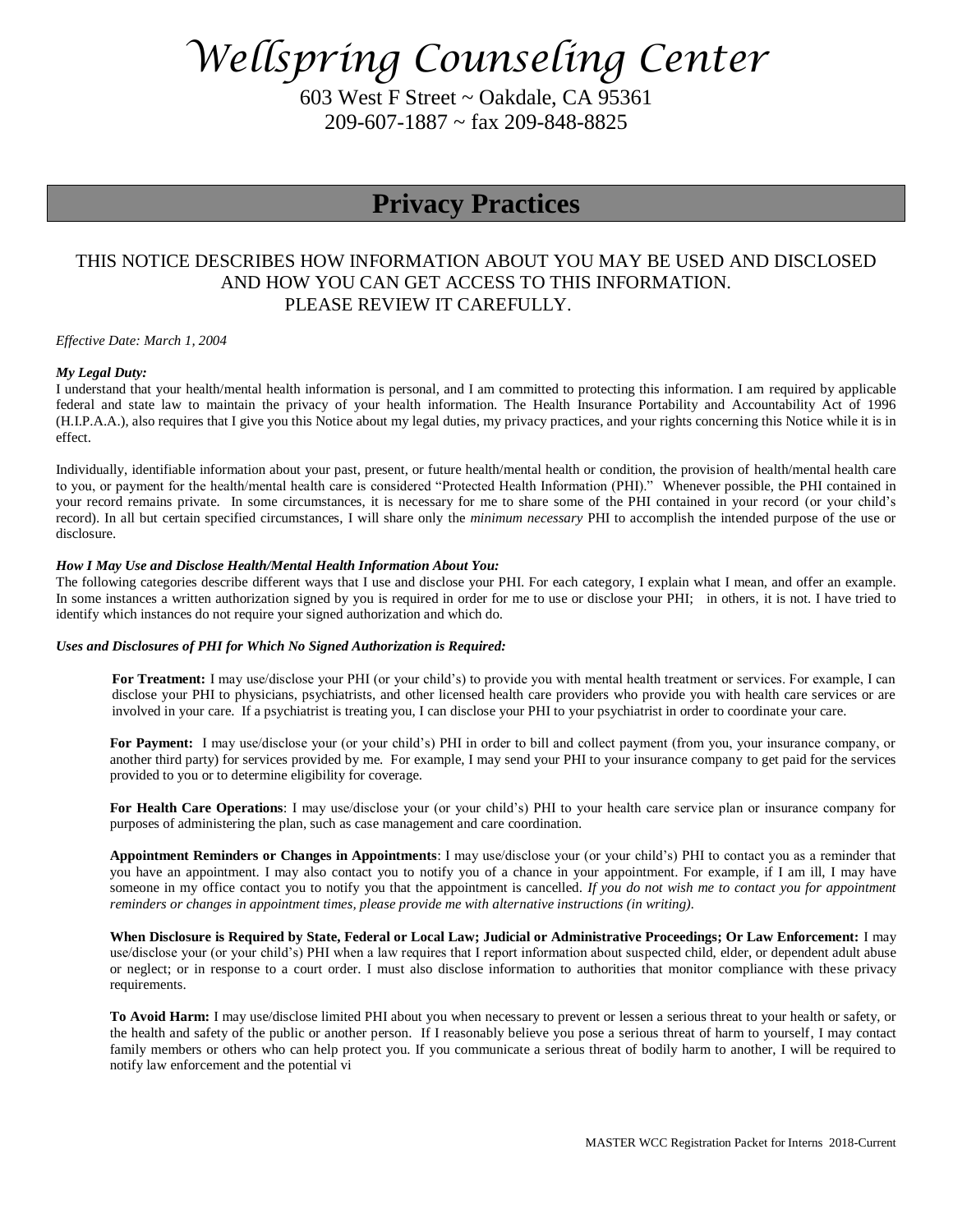Law Enforcement Officials: I may disclose your (or your child's) PHI to the police or other law enforcement officials as required or permitted by law, or in compliance with a court order, or grand jury, or administrative subpoena.

**For Health Oversight Activities**: I may disclose PHI to a health oversight agency for activities authorized by law. For example, I may have to provide information to assist the government when it conducts an investigation or inspection of a health care provider or organization.

**Specialized Government Functions:** I may disclose you (or your child's) PHI to units of the government with special functions, such as the U.S. military or the U.S. Department of State under certain circumstances.

**Disclosure to Relatives, Close Friends and Other Caregivers:** I may use/disclose your PHI to a family member, other relative, a close personal friend, or any other person that you indicate is involved in your care or the payment of your care unless you object in while or in part. If you are not present, or the opportunity to agree or object to a use or disclosure cannot practicably be provided because of your incapacity or an emergency circumstance. I may exercise my professional judgment to determine whether a disclosure is in your best interest. If disclosing PHI to a family member, other relative or a close personal friend, I would disclose only information that I believe is directly relevant to the person's involvement with your health care or payment related to your health care.

**Workers' Compensation:** I may disclose your PHI as authorized by and to the extent necessary to comply with California Law relating to workers' compensation or other similar programs.

**As Required By Law**: I may use and disclose you (or your child's) PHI when required to do so by any other law not already referred to in the preceding categories.

*Uses and Disclosures of PHI for Which a Signed Authorization is Required:* For uses and disclosures of PHI beyond the areas noted above, I must obtain your written authorization. Authorizations can be revoked at any time in writing to stop future uses/disclosures (except to the extent that I have already acted upon your authorization).

*Your Rights Regarding You, or Your Child's, Protected Health Information (PHI):* 

#### **You have the following rights regarding your PHI, or that of your child's, that I maintain:**

**Right to Inspect and Copy:** You have the right to inspect and copy your (or your child's) health/mental health information upon your written request. However, some mental health information may not be accessed for treatment reasons and for other reasons pertaining to California or Federal Law. I will respond to your written request to inspect records.

**Right to Request Restrictions**: You have the right to ask that I limit how I use or disclose your PHI. I will consider your request, but I am not legally required to agree to the request. If I do agree to your written request to inspect records. A charge for copying, mailing and related expenses will apply.

**Right to Amend:** If you believe that there is a mistake or missing information in my record of your health/mental health information, you may request in writing, that I correct or add to the record. I will respond to your request within 60 days of receiving it. I may deny your request for an amendment if it is not in writing or does not include a reason to support the request. In addition, I may deny your request to amend information that was not created by me, not part of my records, not part of the information that you would be permitted to inspect and copy or is accurate and complete.

**Right to an Accounting of Disclosures:** You have a right to get a list of when, to whom, for what purpose, and what content of your (or your child's) PHI has been disclosed. This applies to disclosures other then those made for purposes of treatment payment, or health care operations. Your request must be in writing and state a time period (which may not be longer than six years and may not include dates before December 1, 2012). I will respond to your request within sixty (60) days of receiving it. The first list you request within a 12 month period will be free. There may be a charge for more frequent lists. In such a case, I will notify you of the cost involved and you may choose to change or withdraw your request before any costs are incurred.

**Right to Request Confidential Communications:** You have a right to request that I communicate with you about health/mental health matters in a certain way or at a certain location. For example, you can ask that I only contact you at work or by mail. To request confidential communications, you must make your request in writing. Please specify how or where you wish to be contacted. I will accommodate all reasonable requests.

**Right to a Paper Copy of this Notice:** You have a right to a paper copy of this notice. You may ask me to give you a copy of this notice at any time.

#### **Complaints:**

If you think that your privacy rights have been violated you may contact me at (209) 322-9801, or your may file a complaint with the Secretary of the United States Department of Health and Human Services, at 200 Independence Avenue S.W., Washington, D.C. 20201. You will not be penalized for filing a complaint.